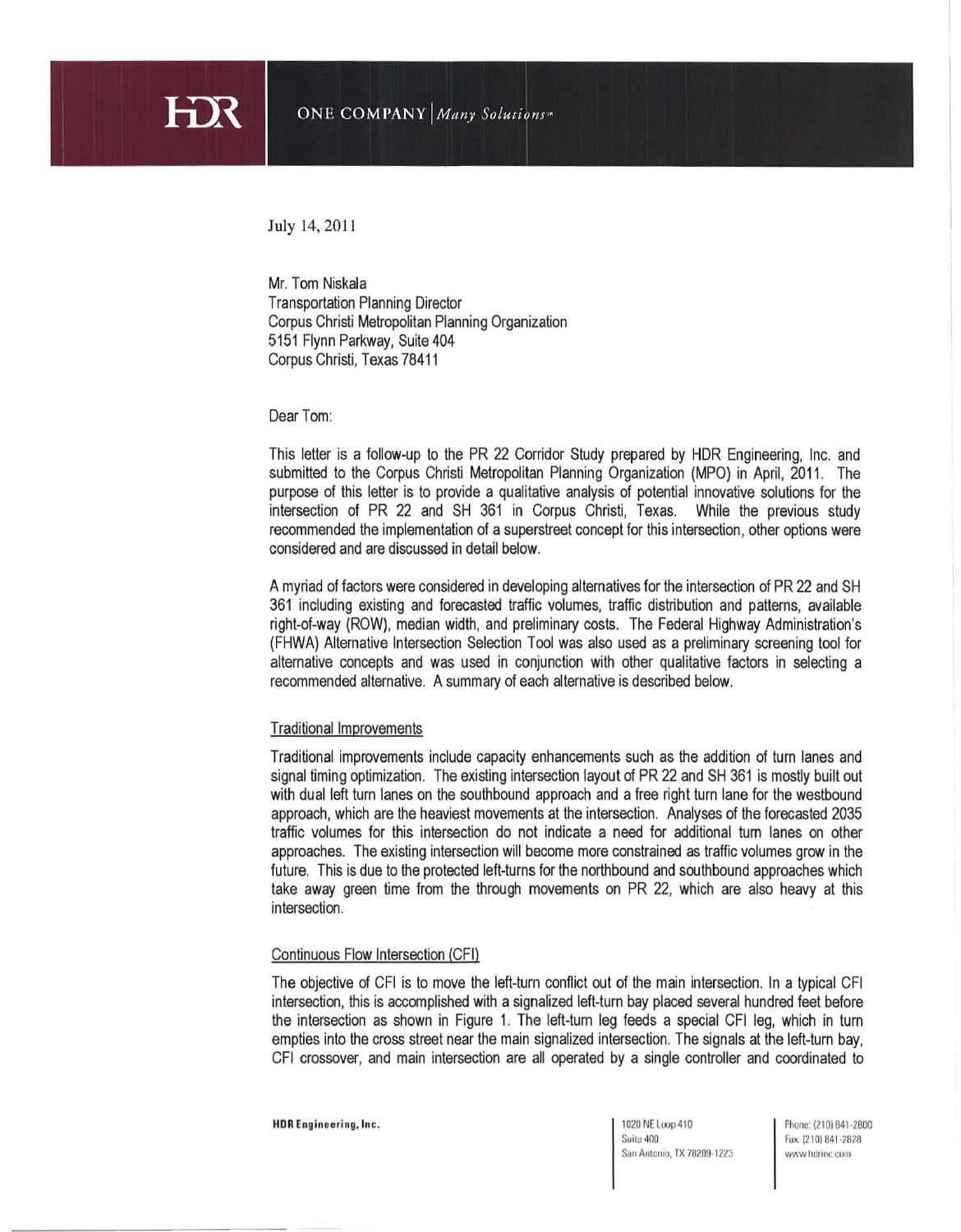provide smooth continuous traffic flow. This configuration allows the left turns and through vehicles to travel through the intersection at the same time thereby eliminating the separate left turn phases. This is especially beneficial at intersections where left-turn traffic is heavy and left turns are protected, which takes valuable time away from the through movements.



Figure 1. Example CFI layout to be constructed in Austin. Texas.

A partial CFI for northbound and southbound PR 22 was considered for the intersection based on a review of the traffic volumes and output from the FHWA Alternative Intersections Selection Tool. Although the tool proved favorable results for a CFI, it does not consider existing geometry which is critical to the success of innovative concepts. While the heavy southbound left-turn movement on PR 22 would be accommodated with the CFI concept, due to the significant construction that will be required it is not desirable for conversion to a CFI. Based on a preliminary review of the intersection layout, additional ROW would be required on the east side of the north leg and the west side of the south leg of the intersection to accommodate the CFI lanes. In addition, access would be limited to properties on both the northeast and southwest corners where there are numerous existing driveways. Both of these factors would make a partial CFI costly to construct at this location.

# Roundabout

Single and multi-lane roundabouts are gaining popularity in the United States. The FHWA's Alternative Intersections Selection Tool was initially used to evaluate whether 2035 traffic forecasts at the intersection could be accommodated using a single or multi-lane roundabout. Based on output from the FHWA tool, a roundabout will not adequately accommodate the traffic volumes at the intersection in 2035. The speed limit on PR 22 is 55 mph within the study area, which requires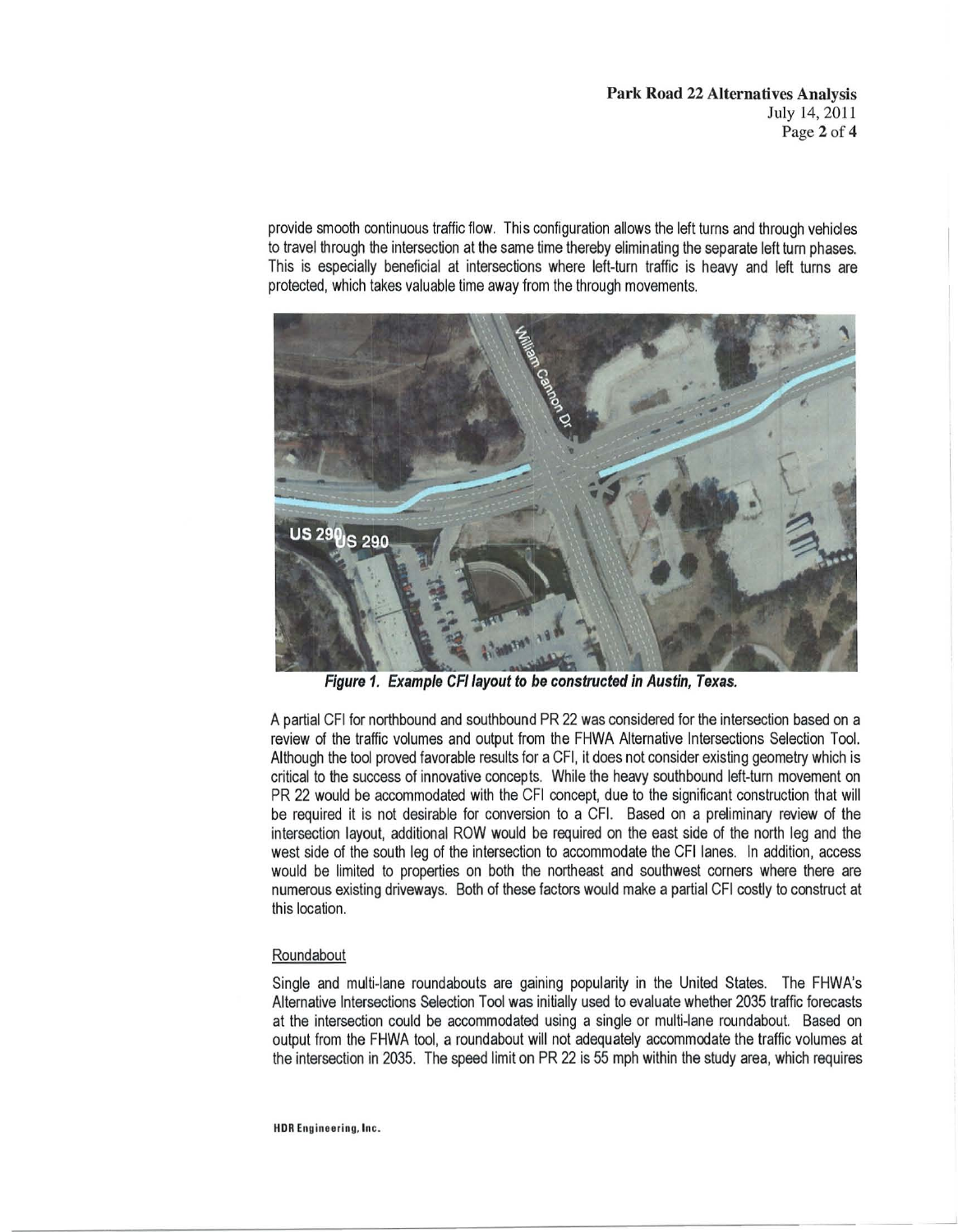a larger diameter roundabout than a traditional roundabout to allow higher speeds at entries, on the circulatory roadway and at the exits. In addition, geometric constraints at the intersection in terms of ROW availability and maintaining aocess to adjacent properties makes a roundabout not an ideal alternative for the intersection of PR 22 and SH 361 .

## Superstreet Concept

A superstreet intersection is a type of intersection that prohibits cross-street traffic on the minor street approach from making left turn or though movements. The minor cross street traffic must turn right and proceed to the downstream U-turn to continue in the motorist's desired direction as shown in Figure 2. Implementation of a superstreet intersection was evaluated for the intersection of PR 22 and SH 361 . The initial assessment included preliminary evaluation using the FHWA's Alternative Intersections Selection Tool. In addition, a feasibility analysis was performed to determine if the superstreet footprint fit within the existing pavement footprint or with minor pavement additions. Due to the existing wide median on PR 22, the existing intersection layout provides a good footprint for the superstreet intersection. In addition, the existing traffic volumes and patterns (i.e., low cross-street left and through movements) make it compatible for the superstreet intersection. The highest turn movements at this intersection are the southbound leftturns and the westbound right-turns which operate efficiently with a superstreet concept. Since the superstreet concept will likely fit well within the existing footprint, conversion of the intersection to a superstreet concept will be cost-effective to construct.



Figure 2. Superstreet Concept